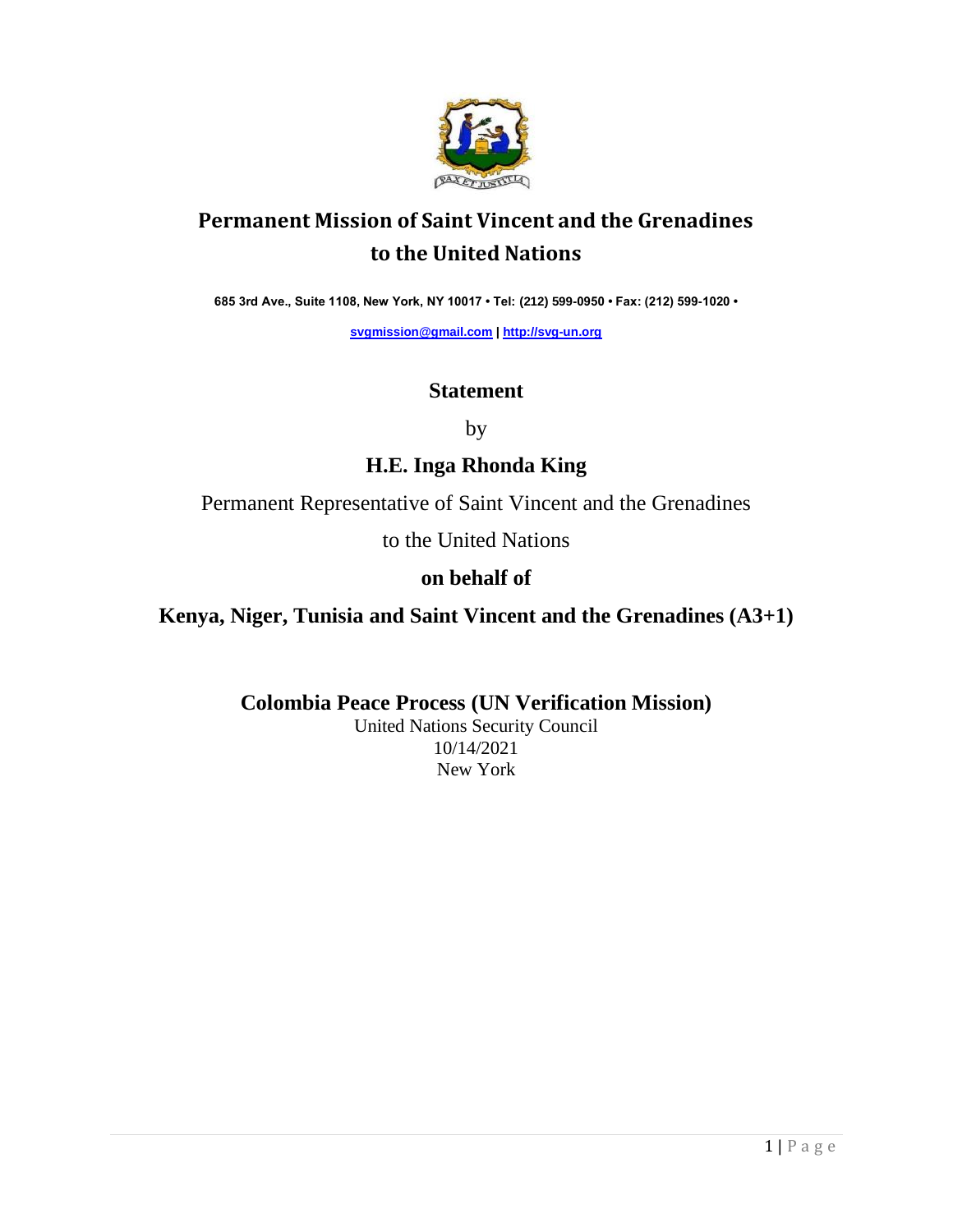It is an honour to deliver this statement on behalf of Kenya, Niger, Tunisia and Saint Vincent and the Grenadines (A3+1).

At the outset, we thank SRSG Massieu, Ms. Daniela Soto, Youth Leader, Regional Indigenous Council of Cauca and Ms. Bibiana Peñaranda, Coordinator of *"Butterflies with New Wings"*, for their presentations. We also welcome H.E. Marta Lucía Ramírez, Vice President and Minister of Foreign Affairs of Colombia.

#### Mr. President,

Colombians will celebrate the fifth anniversary of the historic Final Peace Agreement in a few weeks. This emblematic Agreement - a testament to the Government and people of Colombia's commitment to peace - remains an exemplar and inspiration for peace processes globally, as it epitomizes the centrality of dialogue to overcome conflicts, no matter how deeply entrenched.

Since the signing of the Final Agreement, we have witnessed progress and setbacks. We welcome the positive developments achieved over the years and encourage the parties to consolidate gains, and further urge them to pursue with rigor this vital Agreement. The  $A3+1$  also offers the following observations.

First, the security situation remains of serious concern. We strongly condemn the incessant killings against the groups made most vulnerable, including former FARC-EP combatants, indigenous and afro-Colombians, women social leaders and human rights defenders. The latest Secretary General report *S/2021/824* emphasized the deteriorating security situation in southwest Colombia, which we believe, require greater attention in order to dismantle illegal armed groups.

We welcome the recommendations by the Special Jurisdiction for Peace (SJP) and the progress underscored within the National Protection Unit (NPU). Enhancing security guarantees in marginalized and conflict-areas, including strengthened protection and prevention measures, remain critical. We therefore call for the regular convocation of the National Commission on Security Guarantees.

Similarly, we urge the parties to settle differences on the content and legal status of the Strategic Plan for Security and Protection of Former Combatants, as well as advance on the public policy to dismantle illegal armed groups and accelerate the implementation of the Comprehensive Programme for Women Social Leaders and Human Rights Defenders.

The A3+1 maintains that these policies, plans and programmes are pivotal to enabling a robust and integrated approach to addressing lingering security challenges.

Second, the security and socio-economic challenges facing former combatants are closely interlinked. In this respect, we underscore the importance of protection measures to ensure the proper reintegration of former combatants into the Colombian society and applaud ongoing efforts to facilitate their reintegration, including through Development Programs with a Territorial Focus (PDETs) and comprehensive rural reform programs.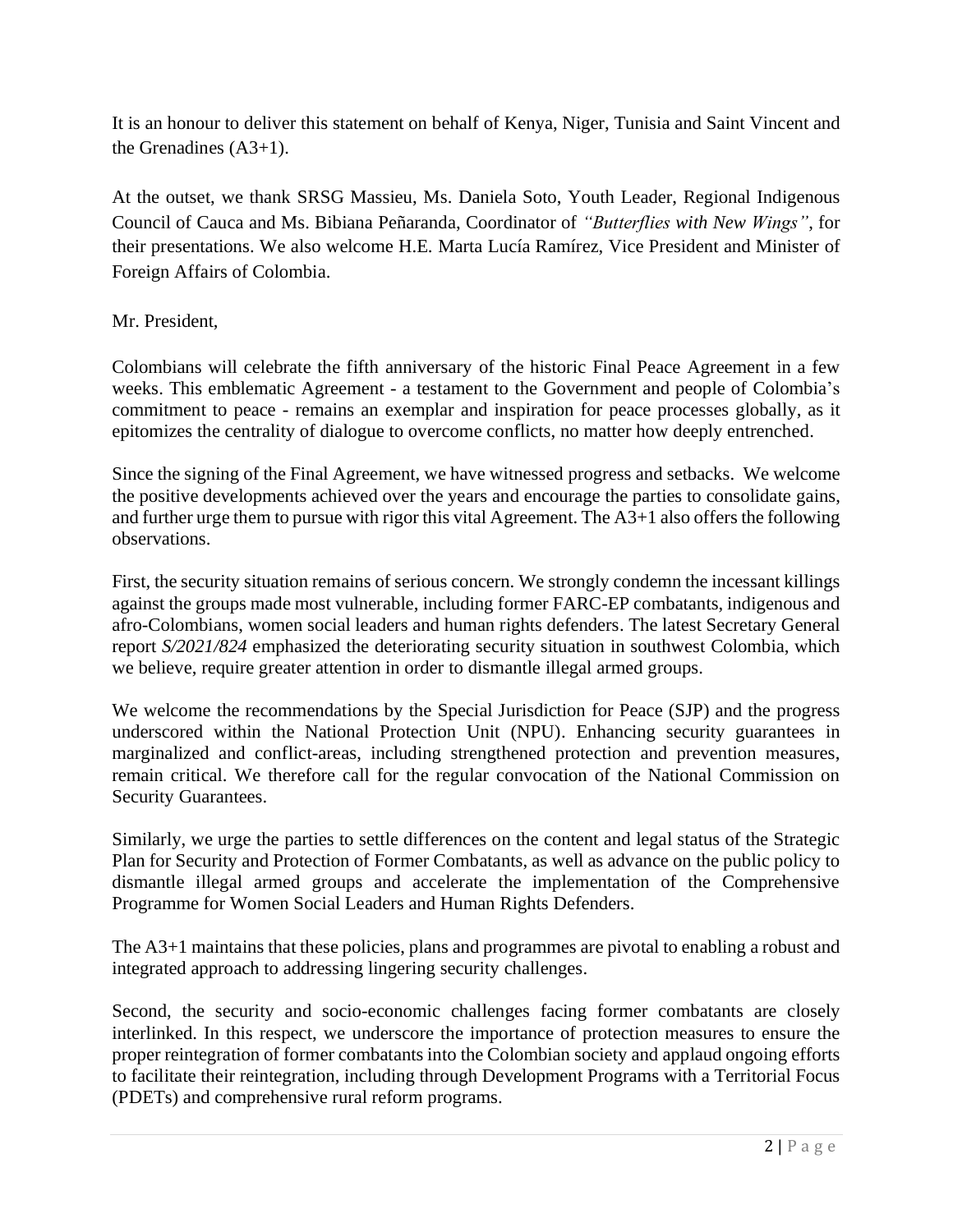As we have repeatedly stated, the full and sustainable reintegration of former combatants is crucial. This leads to our call for the resolution of differences surrounding the allocation of lands and housing, including the challenges facing former combatants residing outside the territorial areas for training and reintegration (TATRs).

It is also reported that only two of around 320 former combatants living in urban areas have access to housing solutions. Advancing on a comprehensive strategy to guide the provision of housing to former combatants is therefore key.

Further, we note with satisfaction the joint work between the Government and the *Comunes* in the design of the National Reintegration System, and hope that it meets the year-end target.

We recognize the reported possible delays in the implementation of the ethnic approach of the Agency for Reintegration and Normalization (ARN) and fully endorse the call of the Inspector General for the ARN to update its registry and implement specific measures for the economic and social reintegration of indigenous and Afro-Colombian former combatants.

The A3+1 echoes the Secretary General's call for both parties to ensure women, youth, indigenous and afro-Colombian former combatants, participate meaningfully in the decision-making process so that equal access to income generating opportunities and protections measures are guaranteed.

Third, the parties continue to make headways in the Comprehensive System for Truth, Justice, Reparations and Non-Repetition. We commend developments on Case 03 and acknowledge the strategy presented by the Special Jurisdiction for Peace (SJP) on Case 07 on forced recruitment and the use of children in armed conflict.

Accepting transgressions is essential for forgiveness, and creates the platform for justice, reparation, reconciliation, non-repetition and the full integration of former combatants into the society. It is also a fundamental aspect of peace processes, especially for countries that are emerging from deep rooted conflicts. We therefore acknowledge the latest recognition of former combatants Rodrigo Londoño and Salvatore Mancuso before the Truth Commission.

Mr. President, Excellencies,

After more than half a century of armed conflict, Colombians decided that peace was paramount and achievable through dialogue. Peace for Colombians remains peace for everyone, especially for the region of Latin American and the Caribbean.

We maintain that the Government and the Ejercito de Liberación Nacional (ELN) should engage in dialogue to foster a more peaceful and harmonious society.

We also renew our call for the parties to capitalize on the Commission for the Follow-up, Promotion and Verification for the Implementation of the Final Peace Agreement (CSIVI) to settle differences.